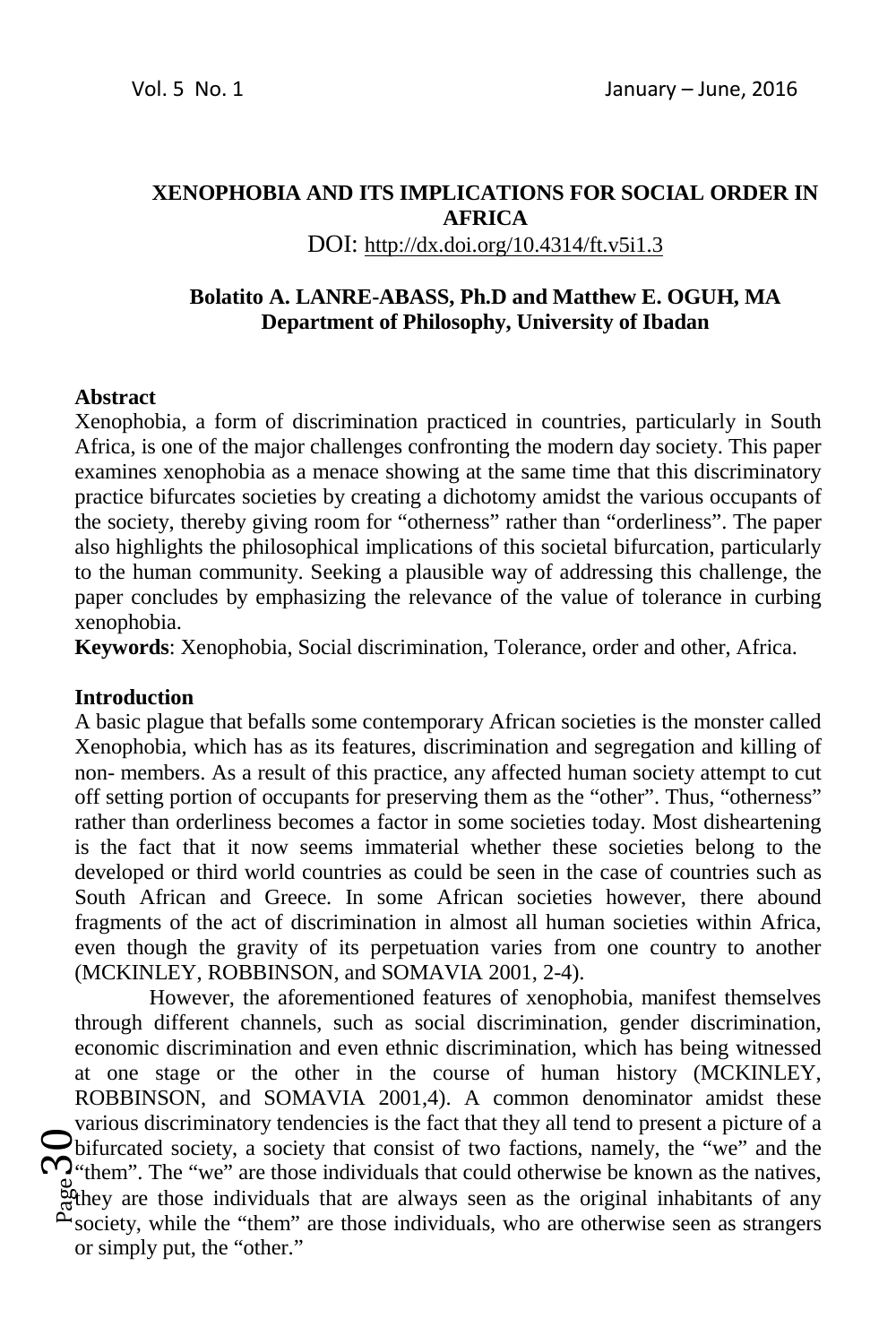The task of this paper is to seek a plausible avenue of creating a more inclusive society for all Africans, wherein various individuals would be at home with one another no matter the geographical location within the continent that they find themselves. To this end, this paper, tries to argue that structuring our relation with the "other" on the template of discrimination would be to have a biased conception of one of the essences of society, which is to create a safe habitation for all. This task can only be achieved when individuals across societies begin to imbibe the culture of tolerance not only for themselves but also for the "other". Consequently, the paper contends, that tolerance is a viable solution to the plague of Xenophobia and other forms of social discrimination that is recurrent in Africa. Again, it argues that this remedy can help reduce the adverse effect that Xenophobia could have on the Africa continent.

## **Xenophobia: A Conceptual Analysis**

Etymologically the term xenophobic is derived from two Greek words, namely e*voç(Xenos)* meaning foreigner and φβoc(Phobos) meaning fear (OKSANA 2009, 33-36). Hence, the amalgamation of these Greek words to produce *xenophobos,* otherwise translated as xenophobia. Xenophobia has been defined by Reynold Falger and Ian Vine as a psychological state of hostility or fear towards outsiders Similarly, Oksana Yakusho holds that xenophobia is a form of attitudinal, affective and behavioral prejudices towards immigrants, and those perceived as foreign (OKSANA 2009, 33-36). Also for Boehnke Klaude, xenophobia is an attitudinal orientation of hostility against nonnatives in a given population (BOEHNKE 2001, 21-23). From the foregoing definitions, xenophobic practices involve intense, unreserved fear and hatred for strangers. The discourse of xenophobia centres around the identification of the context wherein the term stranger is used, because the meaningfulness of the term is predicated on the supposed meaning of who a stranger is, as it is this "stranger" that is usually the agent that receives all the inhuman treatment that is meted on them (OKSANA 2009, 33-36). In view of recent happenings across the world, particularly that of early 2015, in South Africa, it became clear to the world that xenophobia is, armed with a lot of discriminatory tendencies that could cause social disorder and civil unrest in any country. Xenophobic violence, which is the violence that is carried out against an individual simply because he is a stranger, has a way of creating social unrest among the occupants of any country. Thus, xenophobia has economic, social and political causes (REYNOLD and VINE 1987, 20).

 $\sum_{\substack{\text{green} \ \text{green} \ \text{green}}}$  It suffices to state that economic hardship is one of the predominant factors responsible for xenophobic practices. As it is quite clear that increase in poverty level  $\overrightarrow{ }$  in most African states, with a correspondent drastic reduction in housing,  $\Omega$ <sub>employment, education, health care and even social welfare, are signals that the</sub> economy of those nations is dangling. These are a major factor that usually ignites the fire of xenophobic violence. Sometimes, high influx of strangers or foreigners is held accountable for this plight. This was well argued by Jonathan Crush when he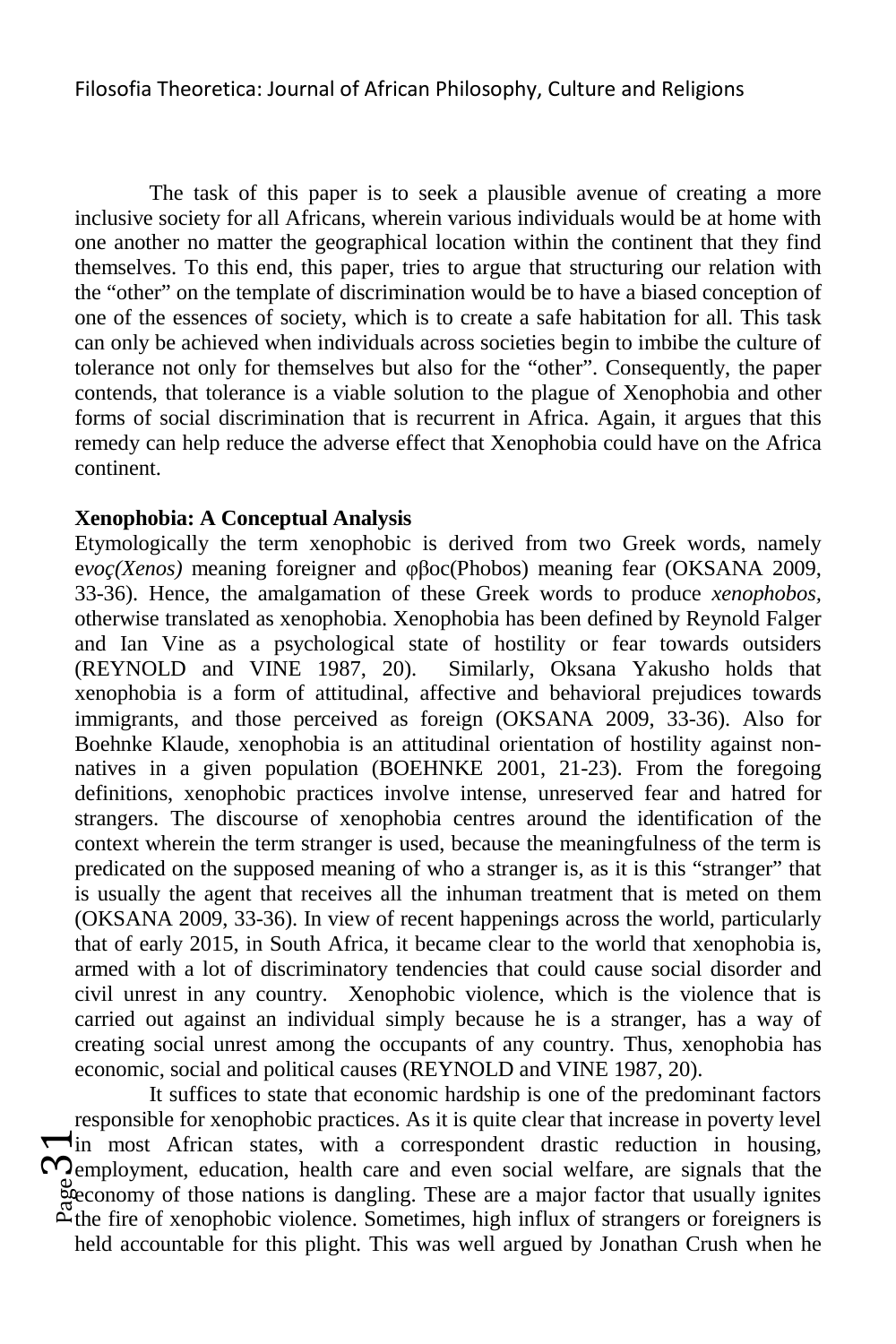maintained that economic imbalance pulls individuals into keeping available scarce resources to themselves and not wanting to share with others (CRUSH 2014, 25). The implication of this is that the stranger becomes vulnerable to not just xenophobic practices, but all other forms of "hate crimes."

 It is important to note that the negative view of the "other" emerged from fears of diminishing economic resources, rapid demographic changes and diminishing political interest. (SUAREZ-OROZCO 2005, 121) This situation was exemplified by the 2015, incident of xenophobia in South Africa, where human lives and properties worth millions of dollars were destroyed by certain South Africans due to a reported statement credited to King Goodwill Zwelithni of the Zulu Clan in South Africa, where he ordered all foreigners to leave their land, because they have taken over the jobs that was meant for South Africans (ZWELITHINI 2015, NP). This create an impression that seems to suggest that individuals who are seen as strangers are a separate set of people from the Zulus in South Africa.

 Another plausible cause of xenophobia, which is also one of the problems attributed to it, is the way man has conceived the social relation with the "other. The point is, man's social relation with his fellow seems to present the picture of being self-centred, hence, having no space for the accommodation of the other. This description, actually shows the true state of the human agent, who at the slightest spark of threat to his existence, would do everything including destroying the "other" to retain his existence. Consequently, there is a social connection between the way man thinks and how they relate with the "other", as they tend to give room for their cultural cognition as well as ethnicity in the formation of the knowledge about the "other". Thus, this existing social relation amidst the members of a society accounts for why xenophobic acts strive, as there is a constant strife between the "self" and the "other." The point is that allowing the social status of one's ethnicity and cultural cognition, to determine the way the "other" is perceived, is a way of paving room for xenophobic dominance in a society. Put simply, to navigate the world of the "other" through the lens of one's social status, is problematic, and by implication could lead to a xenophobic attitude.

 Pushing the argument for the political causes of xenophobia, Fritzsche opined that prejudices against strangers, could offer an emotional outlet for fear, when both internal and external affairs of a country are unstable (FRITZSCHE 1994, 227-228). Simply put, one can say that the political state of a nation, determines the way such a nation would see strangers. This is because the negative attitudes of government towards those seen as foreigners can be traced to how a state is politically structured. Hence, Navi Pillay notes that:

 $Page32$ 

We should be aware that hatred is not a natural and spontaneous sentiment; rather it is usually the outcome of propagandas and incitements to hate. As seen in the hostility and in the violence that is carried out at several levels including social, media and political spheres. (PILLAY 2012, 3)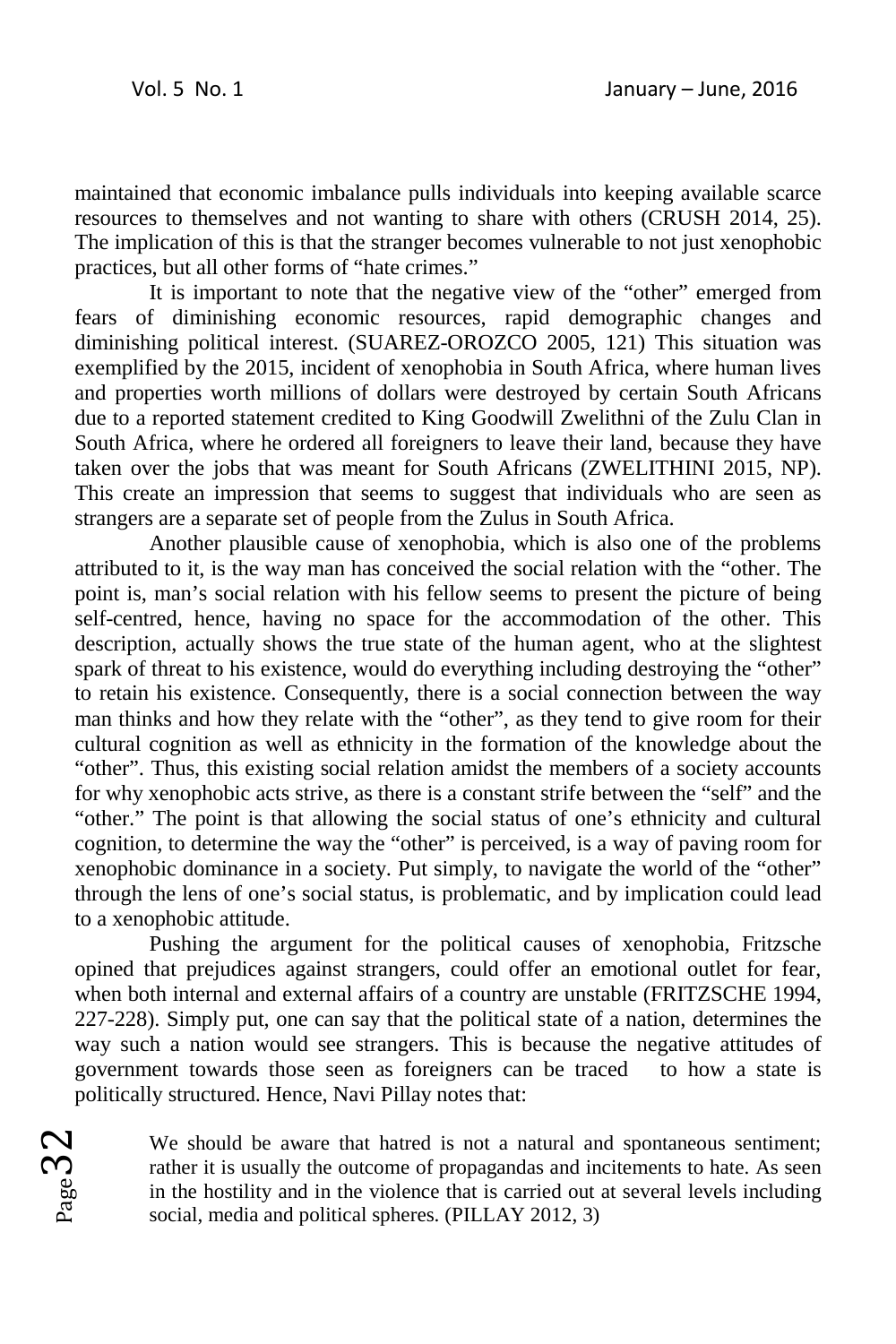The implication of the above is that xenophobic discrimination is attributable to sentimental incitements, either from the government or other members of the society, a good example is the statement credited to King Goodwill Zwelethini of South Africa, which sparked off the xenophobic violence witnessed in 2015. This is why it is a form of discrimination that is easily stirred up during the times of lack, scarcity and inadequacies. The contention of this paper therefore is that since xenophobia is a menace, there is the urgent need for a reassessment of the conception of the "other", with the ultimate aim of towing an ideal route that could reduce the adverse effects of segregation, hate crime, starvation and even death that are attributable to this menace, since we all inhabit one African continent.

 So far, the conceptual analysis of the idea of xenophobia has clearly indicated that xenophobia is a practice that houses quite a number of discriminatory elements. Although it is obvious to note that discrimination as a concept can be given a lot of meanings, this is due to the fact that the usage of the term tends to imply not just the act of creating a level of discrepancy between various individuals or groups (FRITZSCHE 1994, 3), but that it has further meandered its way into becoming a key concept, both in the field of political science, sociology and philosophy. As these disciplines now tend to harbour a number of meaning for the term discrimination, which they now see as a concept that could better capture the state of what transpires within the human society as seen in Africa. Owing to the fact that Africa, over time has been plagued by all forms of discriminatory tendencies, as could be seen in social discriminations, such as racism and even in xenophobic occurrences.

 Consequently, Rivas-Drake, Hughes and Way argue that discrimination is usually associated with depression (RIVAS-DRAKE, HUGHES and WAY 2009, 558-584), as there is an inner quest to push the "other" from the "self. It is this inhuman act that gives the understanding of xenophobic discrimination as the act of separating the self from the "other" its sense of meaning. Pointedly, discrimination is an act of segregation, which tries to create the idea of differences amidst a set. It is the act that demarcates or secludes a set of people from others under the guise of possessing certain distinct qualities or attributes (RIVAS-DRAKE, HUGHES and WAY 2009, 556). It follows therefore that the thrust of any discriminatory action, is based on claims such as, "we are different, "they are strangers, "they do not belong here, which are usually utterances that are intended to highlight the distinction amidst the "self" and the other. Thus, the yardstick for the measurement of these acts is the establishment of the *idea of difference* amidst society.

 $\mathcal{D}^{\text{int}}_{\text{zero}}$  To this end, the nexus of this work is the establishment of the place of the "other" within the community. This is because discrimination only strife for the inculcation of "otherness" and not "orderliness" into the world. Thus, no matter how  $\infty$ it chooses to expresses itself, whether as social discrimination, gender discrimination, political discrimination and even xenophobic discrimination, the crux of the action is to separate the "other" from the "self."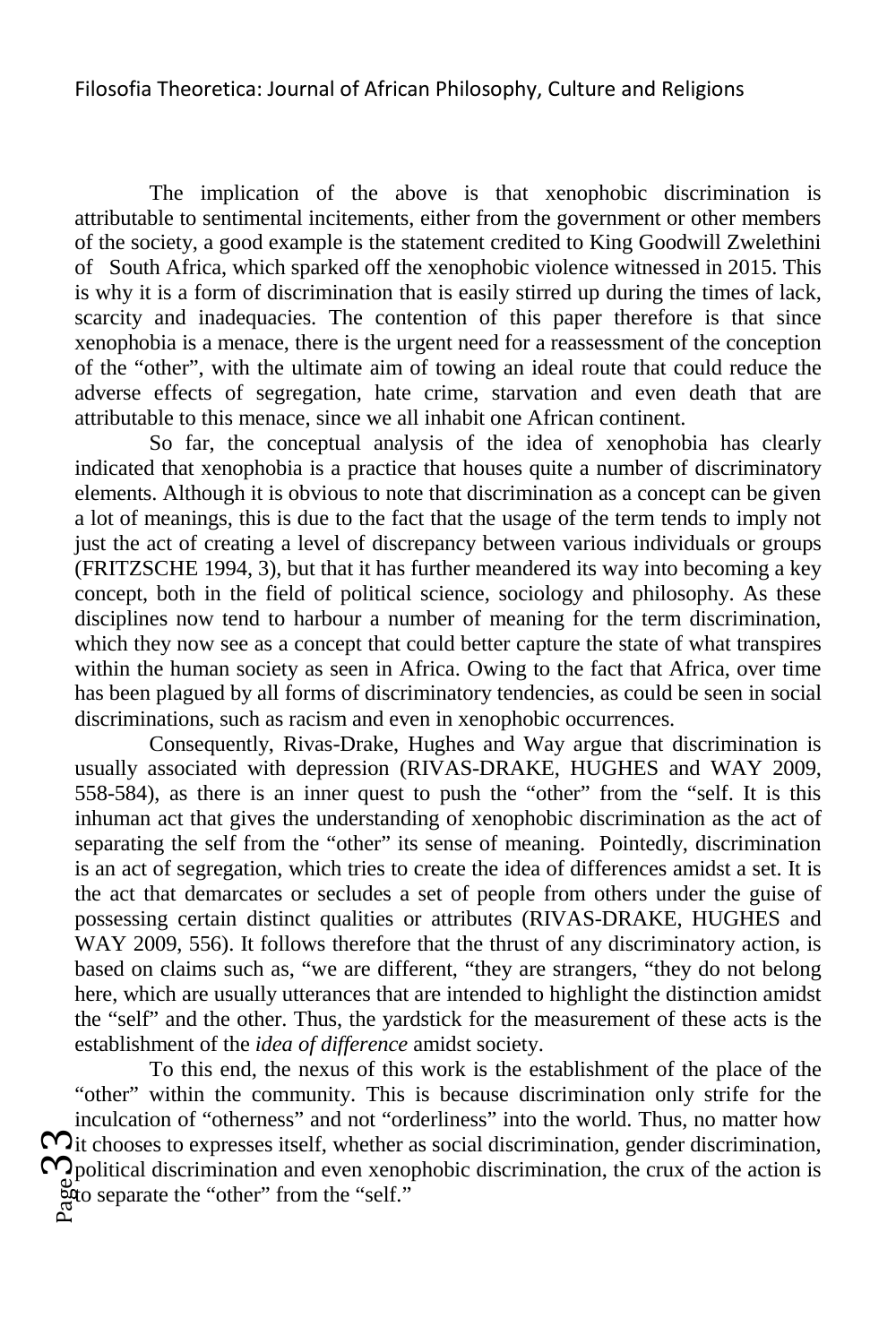#### **Social Discrimination as a Major Consequence of Xenophobic Tendencies**

Social discrimination is any act of segregation based on the social status of an individual that could either be in terms of pigmentation, education, economic ability, facial features and so on (BOBO and FOX 2003, 319-332). In some cases, social discrimination harbours the same potentiality as racism because racism most often than not, downplays the social status of an individual, based on certain physical or social attributes such as pigmentation, and race. Hence, Lanre-Abass argues that "racism is a doctrine of superiority and inferiority built upon the idea of race, a kind of inferiority that is often used to justify race-based deprivation of benefits, emotional repudiation, moral distaste and perhaps social discrimination (LANRE-ABASS 2010, 364)

 Racial discrimination, being a form of social discrimination, has being defined by the International Convention on The Elimination of All Forms of Racial Discrimination (1965) as:

Any distinction, exclusion, restriction or preference based on race, colour, descent, national or ethnic origin, which has the effect of nullifying or impacting the recognition, enjoyment or exercise, on an equal footing, of human rights and fundamental freedom in the political, economic, social cultural or any field of public life. (UNITED NATIONS 1965, NP)

The implication of the above is that racial discrimination implies any distinction against the other, that is based on differences in physical characteristics, particularly racial pigmentation. To this end, Leech defined racism as an ideology and/or structure of action in public sphere, implicitly based on a concept of racial difference as a policy category, which results in both a disadvantage and discrimination for certain racially defined group (LANRE-ABASS 2010). Going by this, racism is thus an ideological construct that assigns a certain race or group of people to a position over others, based on certain physical, social, economic or cultural attributes (MCKINLEY, ROBBINSON, AND SOMAVIA 2001, 2-4).

 $\Omega_{\rm age}^{\rm gas}$  However, it is quite obvious that social discrimination as exemplified by racism, calls to question, the belief of the equality of every human agent. This is because it tries to draw a dichotomy between various categories of individuals who inhabit the same geographical territory by opening their sight to the claim of difference, which exist between them, using the social elements of race, colour, pigmentation, social status, education and even economic power (MCKINLEY, ROBBINSON, and SOMAVIA 2001, 2). The philosophical concern therefore is that, relating with people under the guise of being the "other" is actually problematic and, as such a myopic way of perceiving the "other, would leave behind a level of bias  $\bullet$  that is not needed for the peaceful co-existence of all individuals across the continent of Africa.

Thus, to be able to achieve the task of establishing a more robust and inclusive society for all Africans, would require not only jettisoning social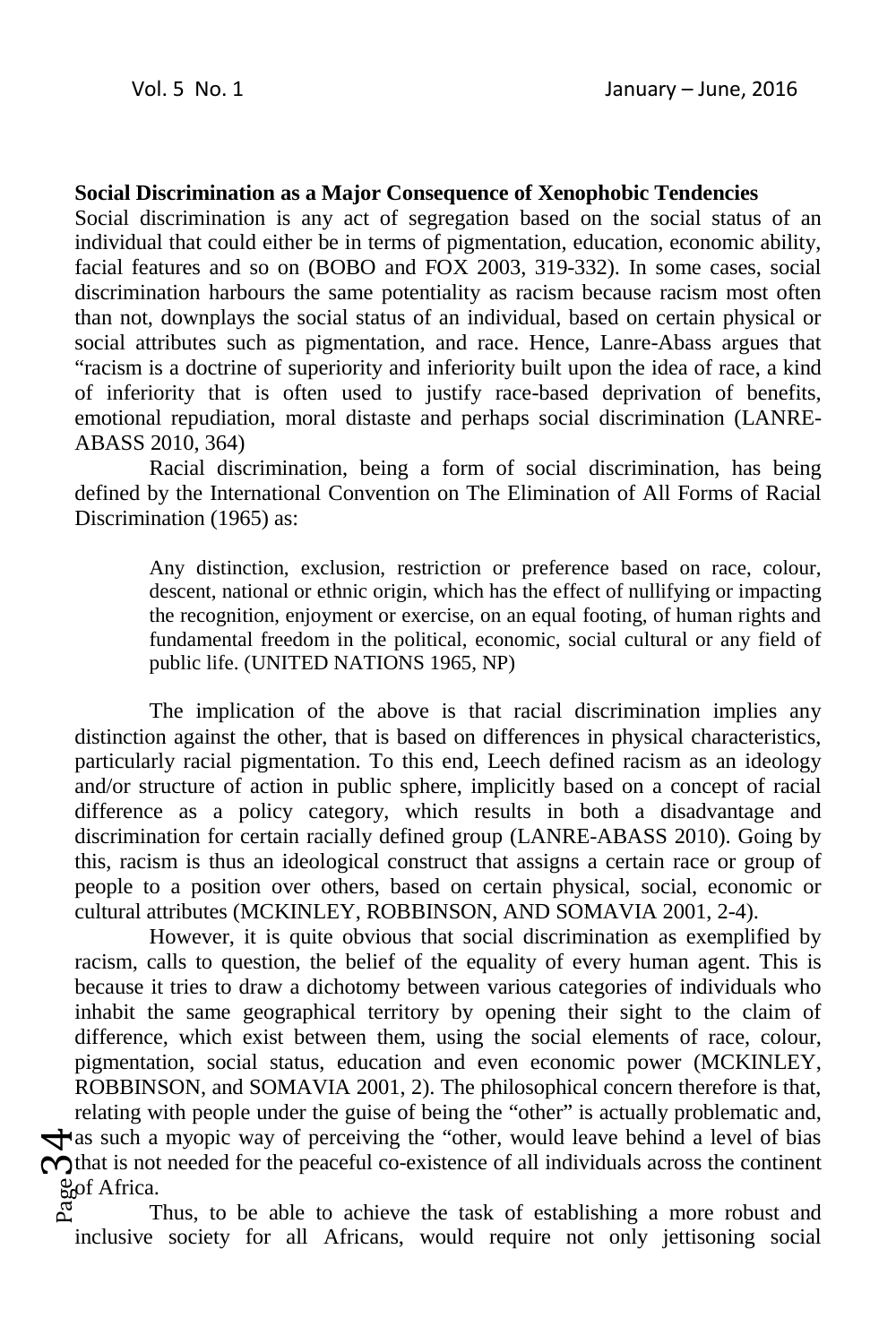discrimination, but also entail imbibing and internalising the virtue of tolerance, most importantly tolerating those individuals that have been hitherto seen as the "other" within the society. Tolerance, can serve as a remedy to the problems arising from social discrimination, as it will create space for accommodating the "other (BOBO, and FOX 2003, 319-332). Although it is almost impossible to have any society where all individuals would have the same level of social status, because the human society according to Karl Marx, and Plato is class structured (LAWHEAD 2007, 56-57). Thus, no matter how one strives to eradicate class structure, it however still has a way of getting back to society. This is why, the quest for a more inclusive world, where everyone is accorded his or her rightful place is important. A claim that is premised on the fact that we are all human and naturally, we must necessarily coexist for the good of all.

 Another reason, why social discrimination is problematic is that it denies certain individuals of their fundamental human rights. The act of social discrimination, tends to cut off the access of those individuals who are hitherto seen as the "other" from most, if not all of their basic rights, which include freedom of movement, right to life, education, housing, good health and others. These individuals, who are otherwise seen as the "other", now tend to live a life of fear and tension, simply because they are maltreated in the society. This situation should be frowned at because all individuals possess the same basic rights, simply by being human, and as such there is the need to both tolerate and respect the rights of one another. Based on this, John Mbiti's maxim of "I am because we are, and because we are therefore I am (MBITI 1988, 121) hold much weight not only for Africans but also for humanity generally.

 Social discrimination is also problematic because it runs contrary to the conception of justice, which requires equal opportunity for all. To this end, Lanre-Abass argues that achieving equal opportunity for all, is about "levelling the playing ground" or making the competition for resources fair, rather than achieving more equal outcomes (LANRE-ABASS 2010, 369-370). As John Rawls maintains in his work, *A Theory of Justice,* the liberal principle of distributive justice suggests that there is the need to pacify the adverse outcome of unequal circumstance, by setting out a fair and just means of attaining equal justice (RAWLS 1971, 25-27), by placing all behind the veil of ignorance. The implication of being under this Rawlsian veil of ignorance is that it would give all an equal and fair opportunity when it comes to propounding norms that would affect all members of the society, whether these members are the "others" or the "self", that is whether they are Nigerians, Ghanaians, Gambians or South Africans.

 $\mathcal{D}_{\text{age}}^{\text{out}}$  Pointedly, one can quickly note that since social discrimination is bedevilled  $\Box$  with a lot of pitfalls, as could be seen above, there is the need to turn to the question  $\Omega$  how to either curb or eradicate this menace, thereby making room for a peaceful society.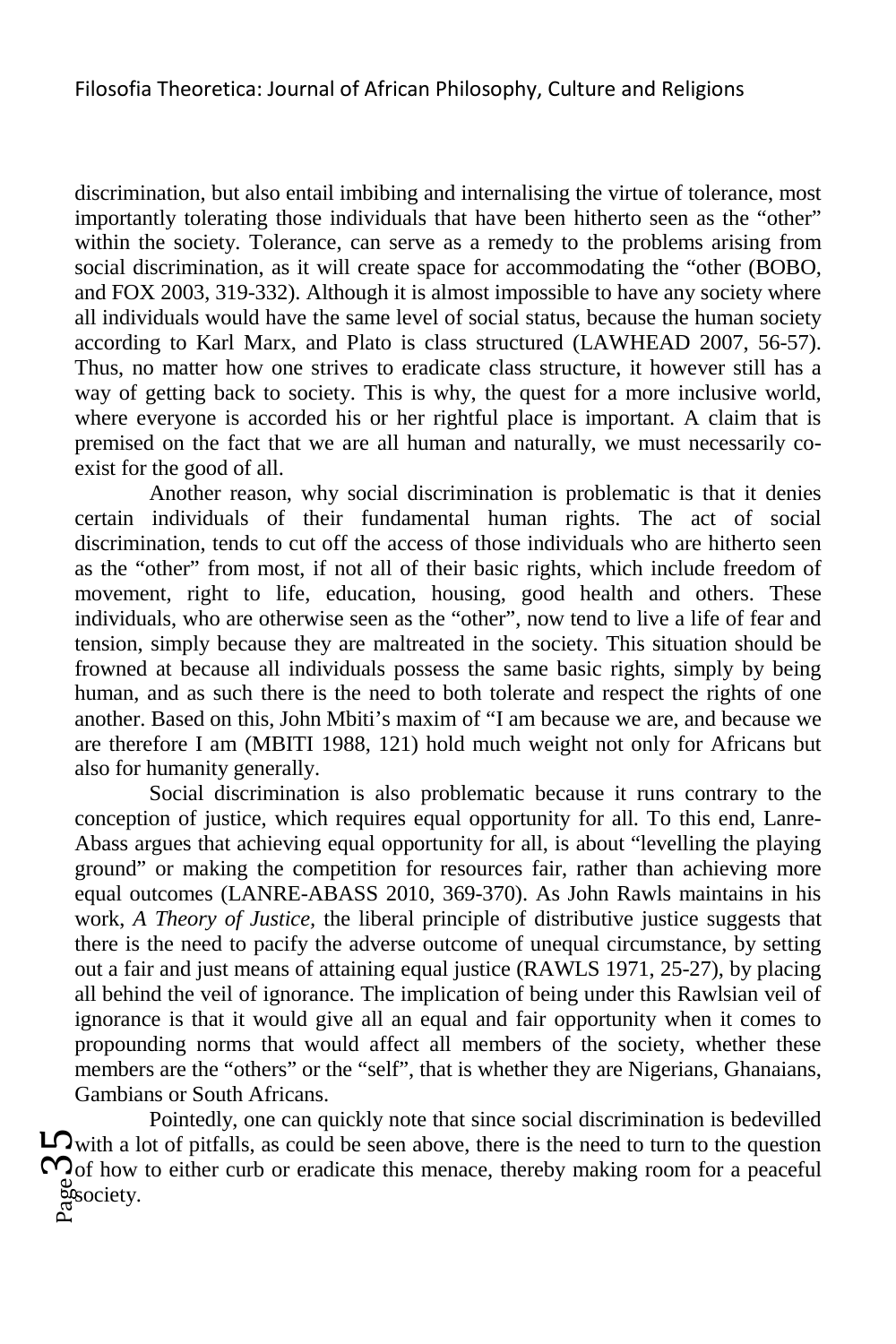## **Philosophical Implications of Xenophobic Practices for Contemporary Africa State**

Xenophobic discriminations are acts, which could be traceable to a number of factors, a major one of which is the attitudinal and behavioural hostility towards strangers. This affirmation leaves behind a number of philosophical implications. One of such implications is what this paper refers to as *epistemic implication.* This epistemic problem arises out of the act of bifurcating the "other" from the "self" thereby causing the "other" to be seen as a stranger. The question that follows immediately from this is who is a stranger? Providing an answer to this question would depend on who the question is directed at and as such, an individual would only provide an answer that is permissible to his orientation about the "other" particularly as it relates to who a stranger is. Thus, there is an epistemic challenge of correctly defining the term stranger. Based on this challenge therefore, there is the need to enlighten individuals across societies on the knowledge of the fact that those seen as the "other" are also humans and that no matter where any individual hails from, it is imperative to see such an individual first as a humans and an African, and not as the other. Rene Descartes in *The Meditations* refers to the human person as any human agent that possesses continuous consciousness overtime and who is therefore capable of representation about the world (DESCARTES 1968, 23).

 The above description of the human person is a pointer to the fact that discussion about the human person should be based on the level of rationality and consciousness rather than being premised on any form of segregation against the "other" merely on geographical or social differences. Clearly put, the epistemic certainty of an individual, that is the level of knowledge claim of any individual, must not be limited by economic or social inadequacies rather it should be based simply on the template of their level of rationality in contributing meaningfully to the society. This is why Aristotle's definition of man as a social and rational animal (BOEHNKE 2001, 21-23), and not merely as an individual of a particular race or colour should be embraced as the starting point for the re-assessment of the definition of man, in the context of being called a stranger.

 $\sum_{\substack{\text{obs} \ \text{g} \text{is} \ 1}}$  Pointedly, the notion of difference, which is also commonly employed during social and xenophobic discriminations, generates quite a lot of philosophical issues. This is because it carries with it, not only the implication that humanity exists in a world of diversity, but also fails to grant the rightful place of the "other" within such a world. The central challenge with the notion of difference as celebrated in these discriminatory tendencies, is that it does sideline the place of communality and oneness, which happens to be the bedrock upon which most societies, particularly within the African continent is founded. Painting the picture of what an ideal African society should look like, Leopold Senghor, in his work, *On African Socialism,* argues  $\infty$ that "The Negro-African society is collectivist or more exactly communal, because it is rather a communion of souls than an aggregate of individuals" (SENGHOR 1964, 49).The implication of this is that the notion of difference upon which xenophobia strives, is both unwarranted and uncalled for, it goes against the spirit of oneness.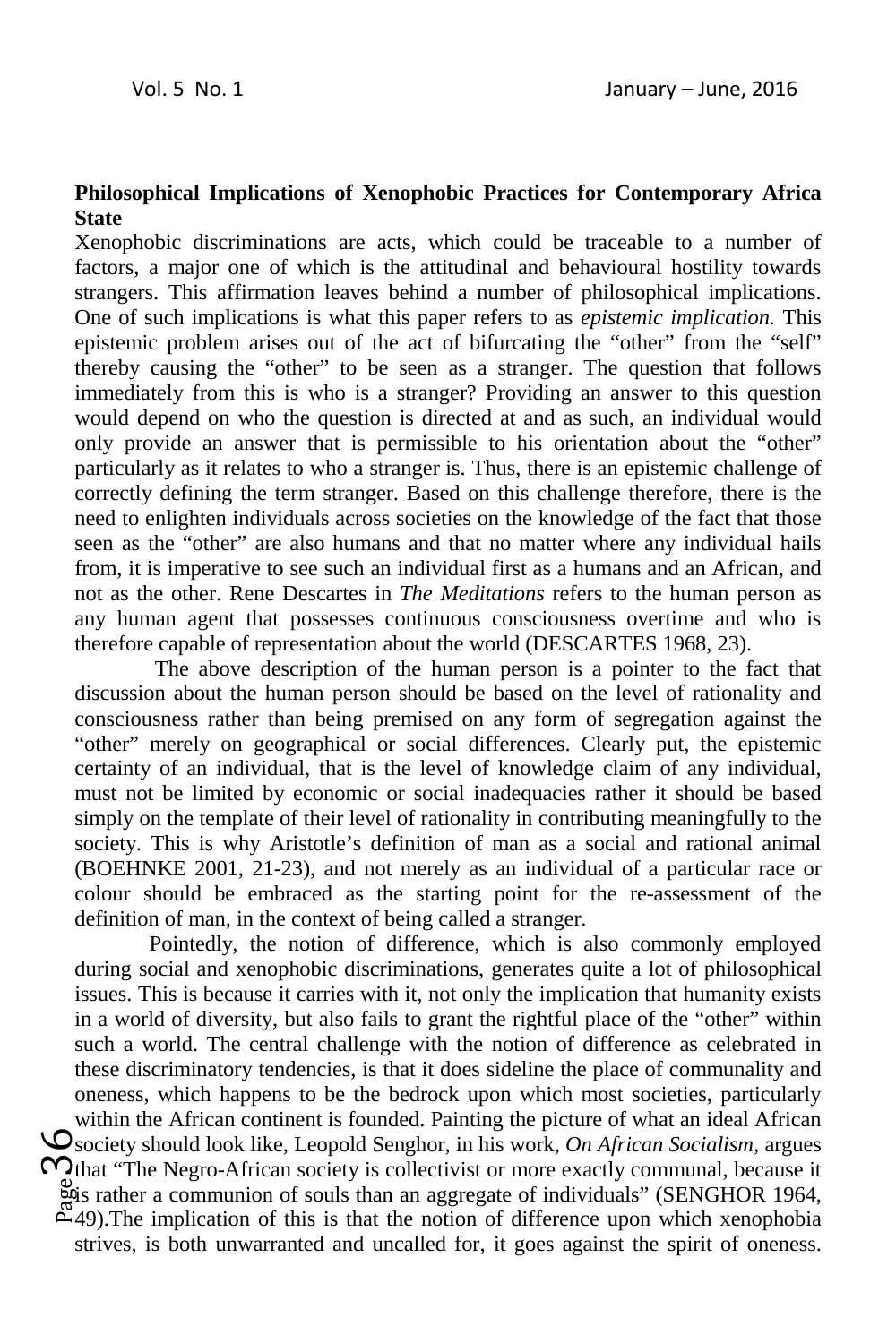Such a notion is anti-African and by implication anti-Social. There is therefore need to revert to the principles of collectiveness, as captured by *Ubuntu* and *Ujaama* in fostering the act of peaceful co-existence among Africans. Also, scholars who are researching within the field of African philosophy must begin to argue for the place of collectiveness since this ideology will possibly contend against the notion of difference. To grant the notion of difference a space in our relation with others is to create a plausible avenue for the disintegration of the communal ideology, which had hitherto been planted in Africa.

# **Towards a More Inclusive African Society**

Recognising the place of diversity as well as emphasising the awareness, recognition and understanding of human differences requires creating an inclusive environment in which everyone feels esteemed (BERGEN and COLLIER 2013, 87-89). This is based on the fact that human civilisation and social development has brought quite a number of people together, people whose origin and nativity vary one from the other. The point therefore is that the organisational structure of any society whether within or outside Africa is such that cannot be void of the "other" as there is always a way of connecting with the "other" either directly or indirectly, through communication, trade, bi-lateral agreement or even in marriage.

 Based on the above summation therefore, it is obvious that the "other" cannot be eradicated from the structure of any society, no matter the level of social and xenophobic discrimination that is meted out on them. Hence, there is the need to turn the quest into how best to improve on interpersonal relationships amidst diverse individuals within our African society. One of such routes would be to advocate the need to imbibe and internalize virtues such as tolerance (BERGEN and COLLIER 2013, 84). Thomas Lickona defines "tolerance" as the ability to accept the values and beliefs of others (LICKONA 2002, 1-3). Similarly, Barry Schwart argues that tolerance is a relatively detached attitude, incorporating the idea of forbearance in which individuals endure the part they found to be offensive in others in order to coexist with others (SCHWARTZ 1996, 24-28). On their part, George Collier and Von Bergen, defines tolerance as civility which falls somewhere between forbearance and acceptance (BERGEN AND COLLIER 2013, 87-89). Finally, article one of the United Nations Educational, Scientific and Cultural Organization (UNESCO) declarations on tolerance (1995) has it that:

Tolerance is respect, acceptance and appreciation of the rich diversity of our world's culture, our form of expression and ways of being human. It is fostered by knowledge, openness, communication and freedom of thought, conscience and belief. Tolerance is harmony in difference. It is a moral duty; it is also a political and legal requirement. Tolerance the virtue that makes peace possible contributes to the replacement of the cultures of war by the cultures of peace... (UNESCO 1995, NP)

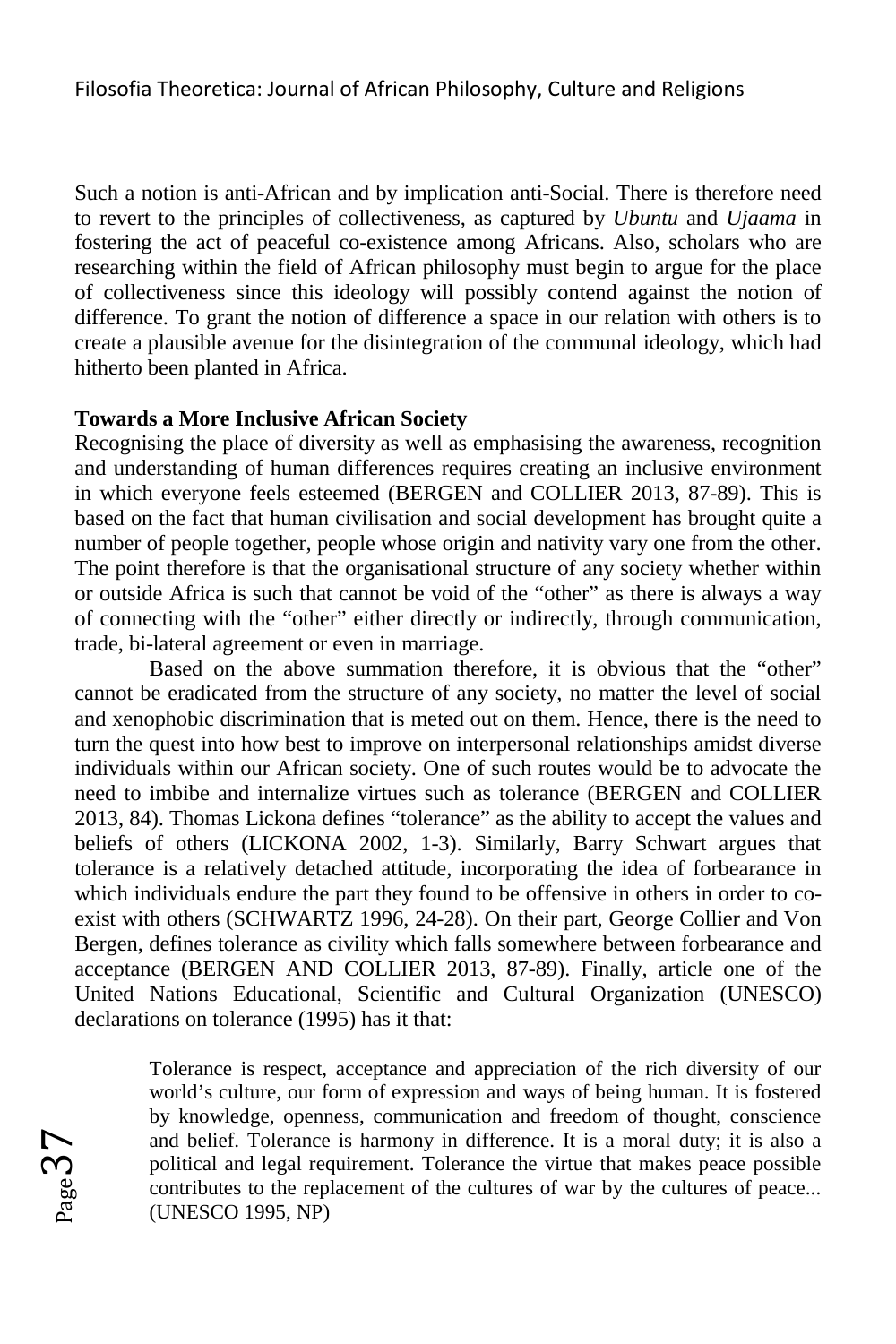The above definition of tolerance, presents a holistic description of the concept, as it presents tolerance not only as a virtue, but also as a duty - a moral duty at that. This means that one must necessarily tolerate the other not because of any impending consequences for not doing so, but rather because such an act is morally required of such an individual. This idea is better captured in the categorical imperative of Immanuel Kant (LAWHEAD 2007, 56-57). Recall, that Kant regarded the categorical imperative as the supreme moral principle, and in formulating this principle he propounds a moral system where reason is assigned its proper role of legislating our actions (UDUIGWOMEN 2006, 55). The basic notion behind the Kantian categorical imperative is that a moral action is that action performed purely on the basis of duty, which rules out self-interest, inclination or emotion.

 Synthesising the above arguments is to maintain that tolerance is a necessary ingredient for resolving the plight of social discrimination and xenophobia. Also, the ideology of tolerance tends to bridge the gap between the "other" and the "self, thereby creating a more inclusive society. While it is pertinent to note that tolerance is more than merely respecting the rights of others, it also entails allowing the "other" to think, act and see things distinctly (BERGEN AND COLLIER 2013, 87- 89). It demands that every ideology, value claim or personal ideologies must be accorded their rightful place in the league of humans. Pointedly, the idea of tolerance propagates the idea of "acceptance", an accommodative way of seeing the society outside the individual. Hence, it seeks to maintain that beyond the obvious differences across societies, there is still a way of making individuals co-exist peacefully by simply letting the "other" have their rightful place (BERGEN AND COLLIER 2013, 87-89).

 Lending credence to the above, Kreeft Peter holds that tolerance is an essential quality in any society as it is one of the basic non-controversial values that are essential for peaceful co-operation among members of a society (KREEFT 2007, NP). Hence tolerance is a needed tool against all forms of discriminations within Africa. Tolerance will give room for peaceful co-existence between men even in situations of scarcity, lack or even plenty. If human beings are to be regarded as worthy of dignity regardless of whether their values differ or not, then, there is need to grant tolerance its rightful place in our social relation with the other. For this would make everybody by virtue of being human qualify for the status of possessing dignity which had been earlier deprived of the "others", due to the social cum racial discriminations in society. The point therefore is that to achieve a greater selfunderstanding of the other is a feat that must be accomplished through the lens of tolerance. This is because Africa as a continent could enjoy better peace when all its stakeholders imbibe the virtue of tolerance.

 $\mathop {\max }\limits_{{\rm{Page}} \atop {\rm{E}}_{\rm{cls}}}$  The implications of the above discussion thus far is that injecting order into any disordered society would require erasing the idea of "other", for there can hardly be order in any society where citizens do not tolerate the other. Hence, replacing the  $\mathbb{E}_{\text{clamour}}$  for "otherness" with that of "orderliness" would be a right step in the right direction. This would help to reduce the various forms of civil unrest that is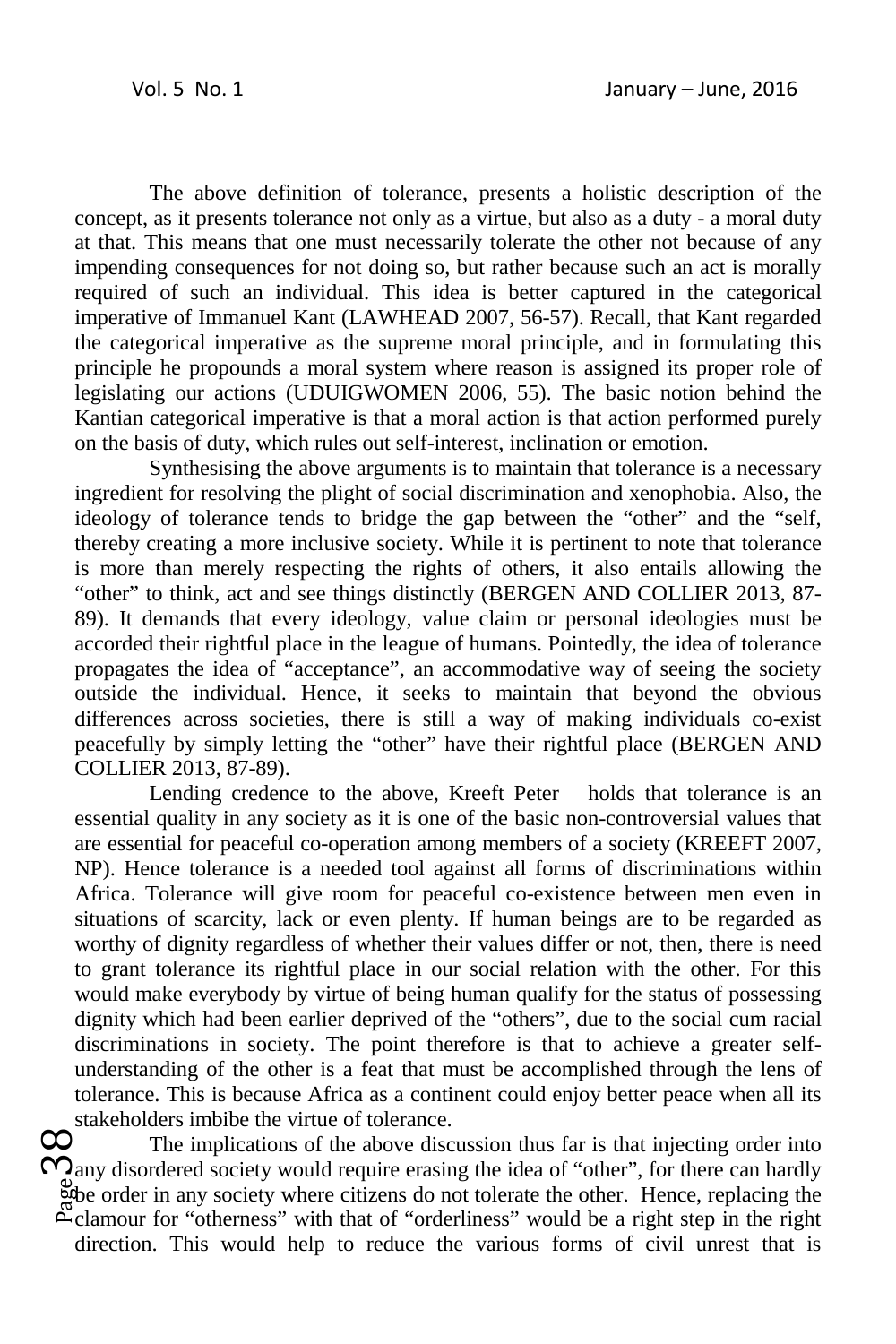witnessed across the various countries within African today. The point still remains that the outcome of the xenophobic violence in South Africa in the year 2015 could have been avoided if only tolerance was allowed to inscribe the mark of orderliness into that society.

 While it is clear that there is an increasingly high rate of intolerance, social and xenophobic discrimination, insurgency and war in some countries across Africa, which has however contributed to the hindrance to peace and development, it is still pitiable that the various governments of these countries have not being able to curb this menace. Injecting peace into any society must begin with an advocacy for the act of tolerating one another. This, must be carried out with the help of all the agents of socialisations namely, family, schools, mass media religious organisations and a host of others. These social institutions could play a vital role in the teaching of how to imbibe the virtue of tolerating one another. If individuals can respect the rights of "others", both to have and to express themselves in the world irrespective of where they are from, then the world would be a step closer to living in a truly charitable and peaceful continent.

# **Conclusion**

Thus far, this paper has examined the place of tolerance in the quest to curb social and xenophobic discrimination in Africa. It maintained that these forms of discrimination happen to be the major menaces which have befallen the current day contemporary African society; a position that now stresses "otherness" rather than "orderliness" in the composition of these states. Consequently, the paper presented arguments to show that these forms of discrimination bifurcates human society thereby creating the "we" and the "them". The thrust of the paper however had been on how best to return the African society to its original more accommodative, communal, collective and encompassing state. This, the paper believes, can be achieved if people internalize the virtue of tolerance particularly in the way and manner that individual across the African continent relate with one another. The point therefore is that orderliness in the midst of a turbulent world is still possible and attainable.

#### **Relevant Literature**

1. BOBO, Fox. "Race, Racism and Discrimination: Bridging Problems, Methods and Theory in Social Psychological Research." [Social Psychology Quarterly], Vol. 66, Pp. 319-332, 2003. Web.

 $\mathcal{S}_{\mathsf{E}}$ Page

BERGEN, Von and Collier, George. "Tolerance as Civility in Contemporary Workplace Diversity Initiatives." [Administrative Issues Journal], Vol. 3, No.1, Pp. 48-62, 2013. Web.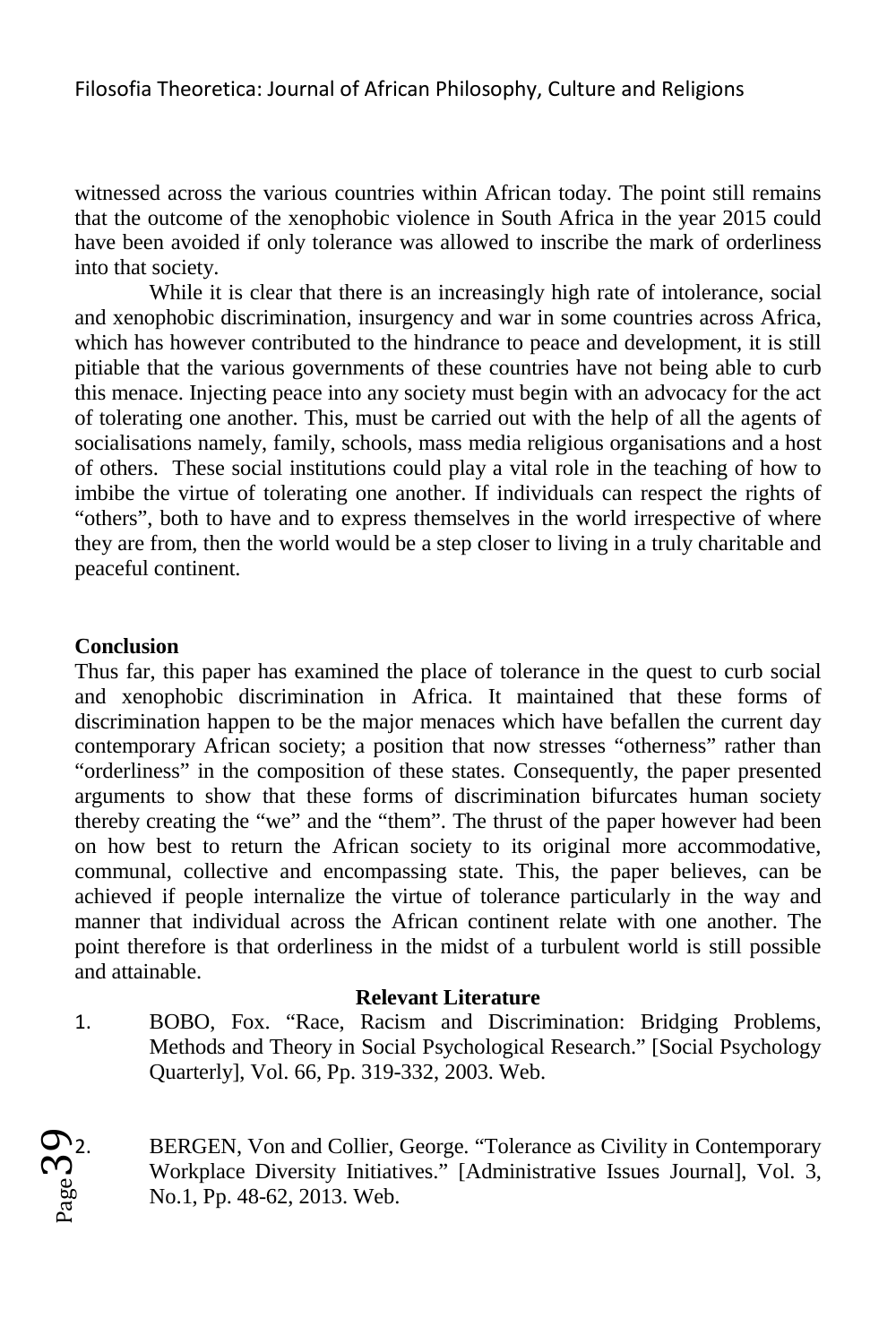- 3. BOEHNKE*,* Klaugu*.* [International Migration, Xenophobia and Policy Challenges for Regional integration in South Africa], 2001. SAMP: Pretoria. Web.
- 4. BRUDER, Kenneth and Moore, Brooke. [Philosophy: The Power of Ideas, 8<sup>th</sup> edition], 2011. McGraw-Hills: New York. Paperback.
- 5. CRUSH, Jonathan Ed. [Xenophobic Violence in South Africa: Denialism, Minimalism and Realism], 2014.Cape Town: SAMP. Paperback.
- 6. DESCARTES, Rene. [Meditations on First Philosophy, E. S. Haldene and G.R.T Ross, Trans.], 1968. Cambridge University Press: Cambridge. Paperback.
- 7. FRITZSCHE, Ken. "Conditions for Xenophobia in Eastern Germany." [Nationalism, Ethnicity and Identity: Cross National and Comparative perspective, R. F. Farnen. Ed.] 1994. Transaction: Edison NJ. Paperback.
- 8. LANRE-ABASS, Bolatito. "Racism and its Presuppositions: Towards a Pragmatic Ethnic of Social Change." [Human Affairs], Vol. 20, No. 4, Pp. 39-55, 2010. Paperback.
- 9. LICKONA, Thomas. "Making Sense of Tolerance and Diversity." [The Fourth and Fifth RS], Vol. 8, Nos.1-3, Pp. 617-639, 2002. Web
- 10. MBITI, John [African Religions and Philosophy], 1988. Heineman books: London. Paperback.
- 12. MCKINLEY, Bruson Robbinson, Mary and Somavia, Juan. [International Migration, Racism, Discrimination and Xenophobia], 2001. UNESCO: Geneva. Web.
- 13. OKSANA, Yakushko. "Xenophobia: Understanding the Root and Consequences of Negative Attitudes Towards Migrants." [The Counseling Psychologist], Vol. 37, No.1, NP, 2009. Web.

 $P_{\text{agg}}$ 40

- 14. PILLAY, Newton. "Xenophobia." [United Nation High Commission for Human Right Document], Pp. 265-282, 2012. UN: Geneva. Web.
	- RAWLS, John. [A Theory of Justice], 1971. Harvard University Press: Cambridge. Paperback.